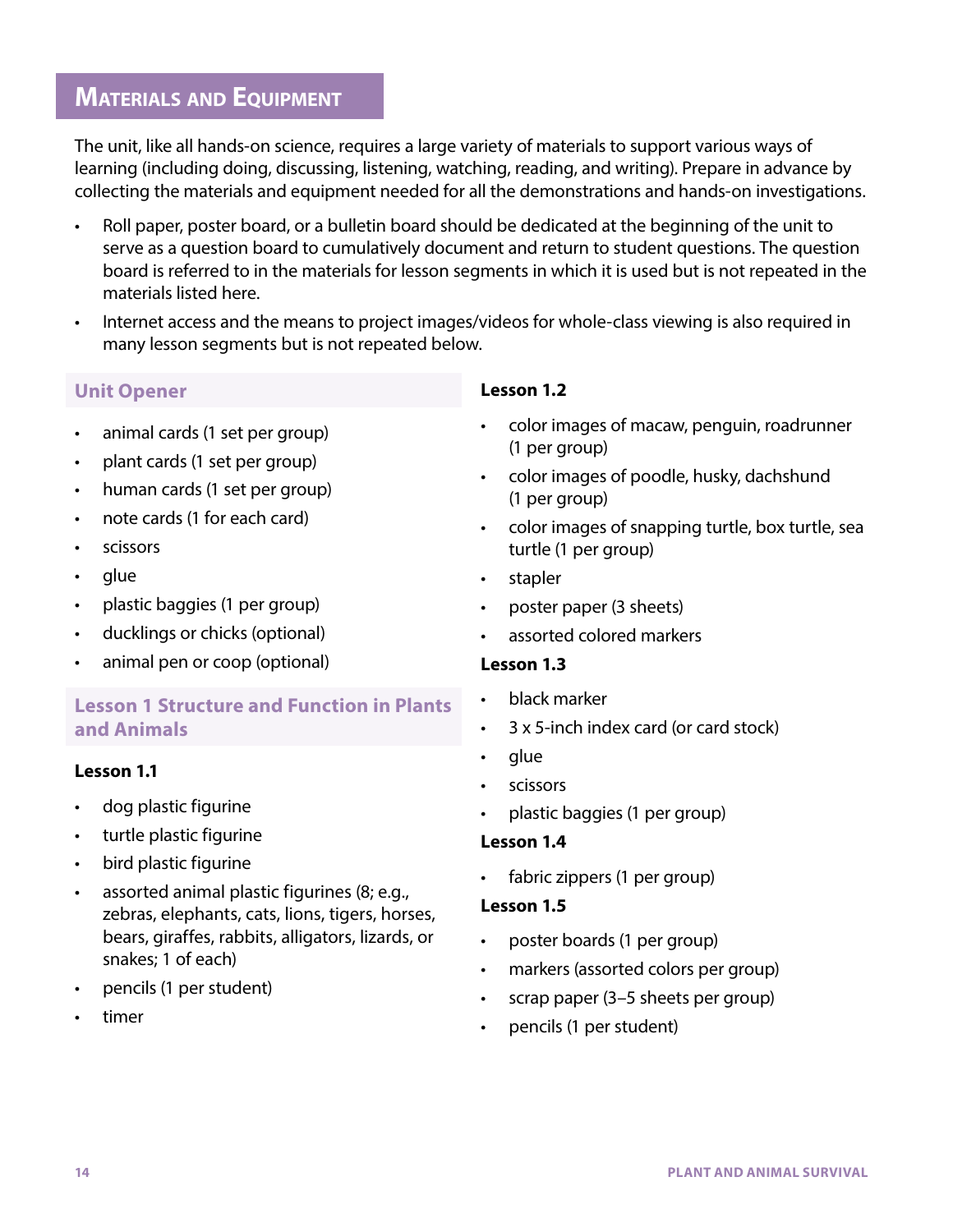### **Lesson 1.5,** continued

- glue (1 bottle per group)
- scissors
- envelopes (7)

# **Lesson 2 Information Processing: Plant and Animal Stimulus and Response**

### **Lesson 2.1**

- small nontransparent containers with lids (9)
- marble
- paper clip
- uncooked rice (half cup)
- water (1 cup)
- playground sand (half cup)
- cotton balls (6)
- vinegar (2 tablespoons)
- orange juice (2 tablespoons)
- vanilla extract (or cinnamon) (1 tablespoon)
- crushed garlic cloves (5, peeled)
- paper plates (3)
- crackers (1 per student)
- lemon drop candies (1 per student)
- peppermint candies (1 per student)
- brown paper bags (4)
- chenille stem
- smooth rock (river rock works well)
- craft pom-poms (3–4)
- craft feather
- timer
- scissors
- black marker (or other dark color)

# **Lesson 2.2**

- paper plates (1 per student)
- plastic baggies (1 per student)
- assorted dry beans (or uncooked rice) (2–3 pounds)
- stapler

### **Lesson 2.2,** continued

- yardsticks (1 per group)
- wooden spoons (1 per group)

#### **Lesson 2.3**

- mustard seeds (1 teaspoon)
- petri dishes (3)
- cotton balls (3)
- water
- large cardboard box
- scissors or knife
- packing tape

### **Lesson 2.5**

- poster boards (1 per group)
- markers (assorted colors per group)
- scrap paper (3–5 sheets per group)
- pencils (1 per student)
- glue (1 bottle per group)
- scissors
- envelopes (7)

# **Lesson 3 Parents and Offspring: Traits and Inheritance**

#### **Lesson 3.1**

- color pictures of different-looking cats (2)
- envelopes (1 per group)
- scissors
- assorted animal parent and animal baby plastic figurines (8–10, e.g., lion and lion cub, bear and bear cub, horse and foal, chicken and chick, cow and calf, pig and piglet, dog and puppy, cat and kitten, duck and duckling, rabbit and bunny)
- timer

### **Lesson 3.4**

images of different types of animals (6-10 animals)